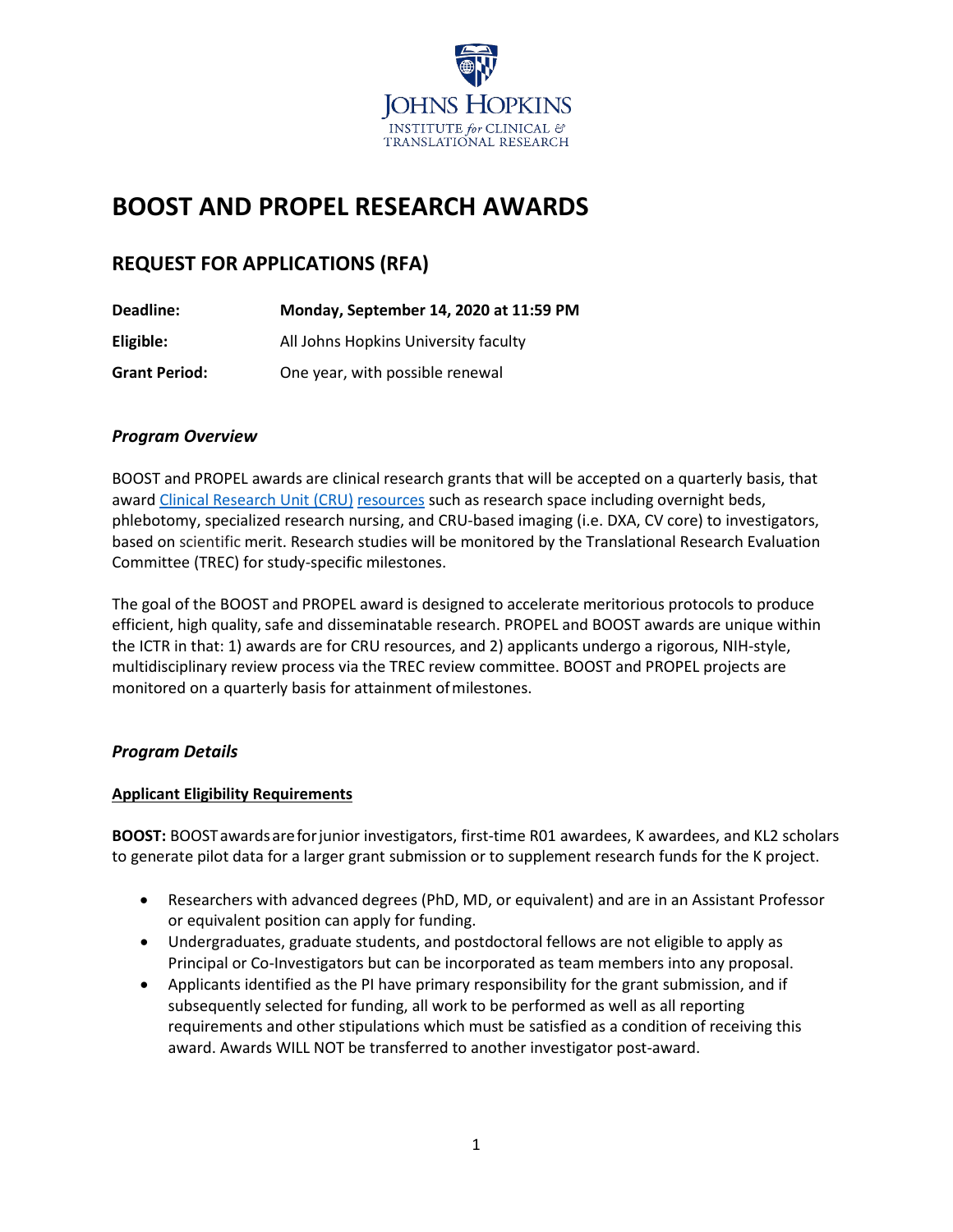

**PROPEL:** PROPEL awards are intendedforestablished investigators who are performing early stage clinical trials, deep phenotyping studies, or studies that address Maryland health priorities. PROPEL can augment resources of a funded project or provide resources for small pilot and feasibility studies.

- Researchers with advanced degrees (PhD, MD, or equivalent) and are at least an Assistant Professor or equivalent position can apply for funding.
- Undergraduates, graduate students, and postdoctoral fellows are not eligible to apply as Principal or Co-Investigators but can be incorporated as team members into any proposal.
- Applicants identified as the PI have primary responsibility for the grant submission, and if subsequently selected for funding, all work to be performed as well as all reporting requirements and other stipulations which must be satisfied as a condition of receiving this award. Awards WILL NOT be transferred to another investigator post-award.

#### **Project Eligibility Requirements**

- Projects must be clinical research projects performed in at least one ICTR Clinical Research Unit (Johns Hopkins Outpatient CRU (Blalock 3), Johns Hopkins Bayview CRU (301 Building), Johns Hopkins Pediatric CRU).
- Priority will be given to federally funded projects (NIH, FDA, DoD, PCORI etc.).
- Pilot projects and feasibility studies are eligible. Milestone achievement is of heightened importance with pilot awards for continued funding.
- Investigator initiated projects that have industry support for drugs or devices are eligible. A detail project budget is required and will be used to determine the eligibility of investigatorinitiated, industry-sponsored projects.

## **Awards and Terms of Awards**

- Awards are in the form of CRU resources not dollars.
- Amount of the award will vary depending on the resources required for the project.
- BOOST and PROPEL grants are for one year with possible renewal based on study progress and achieving pre-determined milestones.
- Awards cannot be carried over beyond the award period.
- A quarterly progress report will be required to monitor project milestones and determine continued funding. Progress reports are reviewed by the TREC to ensure that projects are meeting their milestones and progressing according to the timelines submitted by the awardees. The progress reports are a means for identifying early barriers and those groups who might benefit from additional ICTR resources to reduce barriers that are encountered. The TREC may query awardees and/or request additional information from study teams after review of information provided so that they may fully investigate specific issues related to overall project progress. Every effort is made to assist investigators and their teams in overcoming unforeseen obstacles encountered during the award period. For these reasons,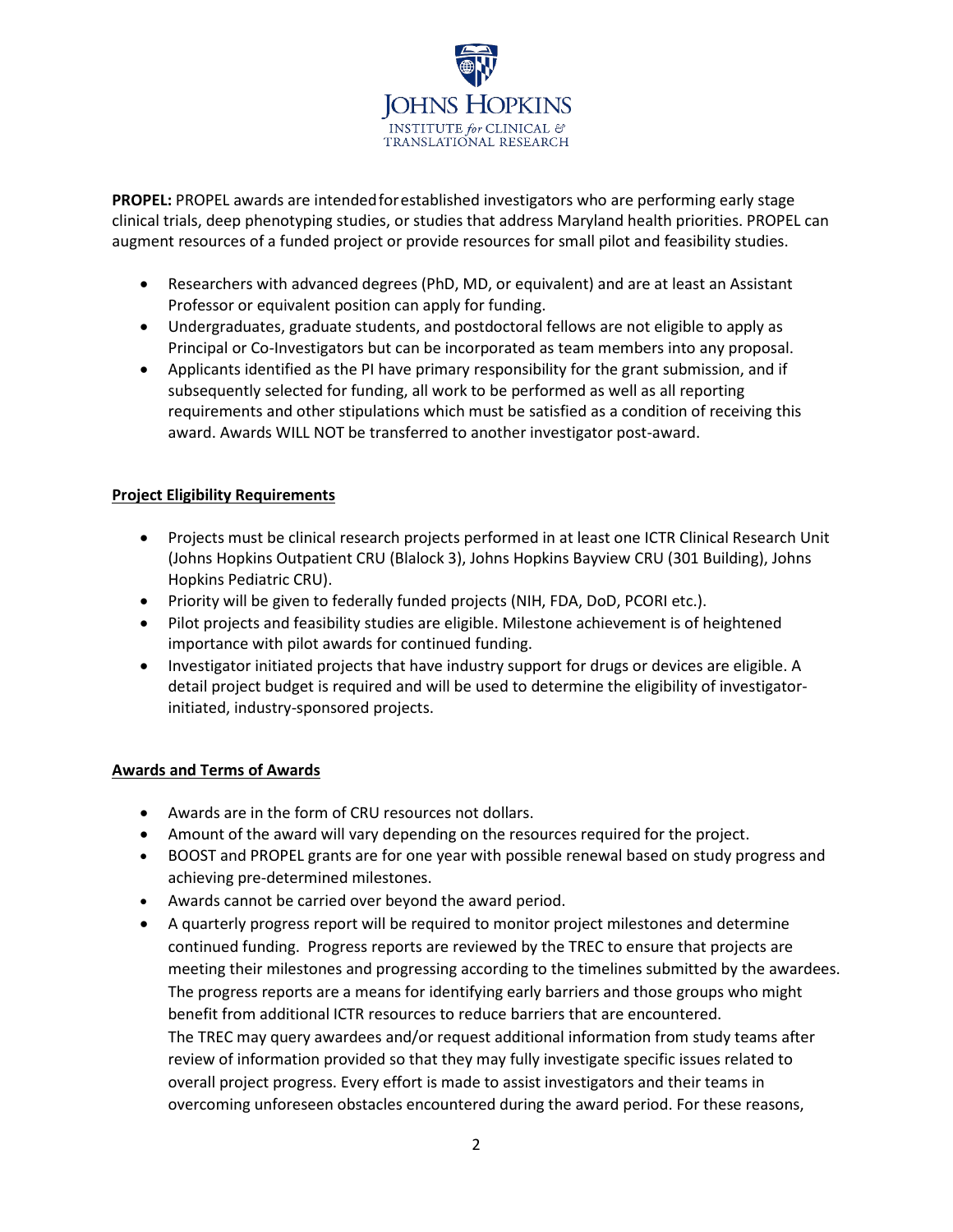

failure to submit progress reports in a timely manner can have significant implications for a project and, as such, may result in termination of award funding.

#### **Regulatory Requirements/Approvals**

**IRB submission is required for BOOST and PROPEL applications.** All applicable institutional (i.e. Institutional Review Board [IRB]), external (i.e. FDA IND or IDE) and NIH must be must be submitted before applying for BOOST and PROPEL.

## *Application and Submission*

Applications must be submitted through ICTR Connection Request, located on the ICTR website at [https://ictrweb.johnshopkins.edu/ictr/connection/.](https://ictrweb.johnshopkins.edu/ictr/connection/)

#### **An IRB application must have already been submitted and ICTR-CRU selected as a research site (by completing eIRB application, Section 9, question 9 and Section 10).**

The BOOST and PROPEL submission is comprised of the application components described below. These documents may be in Microsoft Excel, Adobe PDF or Word format. Questions about the application process should be directed to **Shernice Madison** at **[smadison@jhu.edu](mailto:smadison@jhu.edu)** or [crus@jhmi.edu.](mailto:crus@jhmi.edu)

#### **Materials required to be submitted via ICTR Connection Request include:**

- **Instructions** (BOOST and PROPEL Checklist, Milestone Project Instructions, CRU price lists) This document is for informational purposes ONLY.
- **Study Schedule** (Please complete the table listing each visit on your study and resources required).
- **Project Milestones** (There are two required milestones prescribed by the ICTR, 1) study start up and 2) full study enrollment. The applicant is required to select at least two additional milestones.
- **Abstract (250 words)**
- **Research Plan** (5 page limit, Times New Roman font 12, 1 inch margins) must include:
	- Hypothesis
	- Specific Aims
	- Background and Significance
	- Preliminary Data (if any)
	- Research Design/Methods
	- Statistical Design/Analysis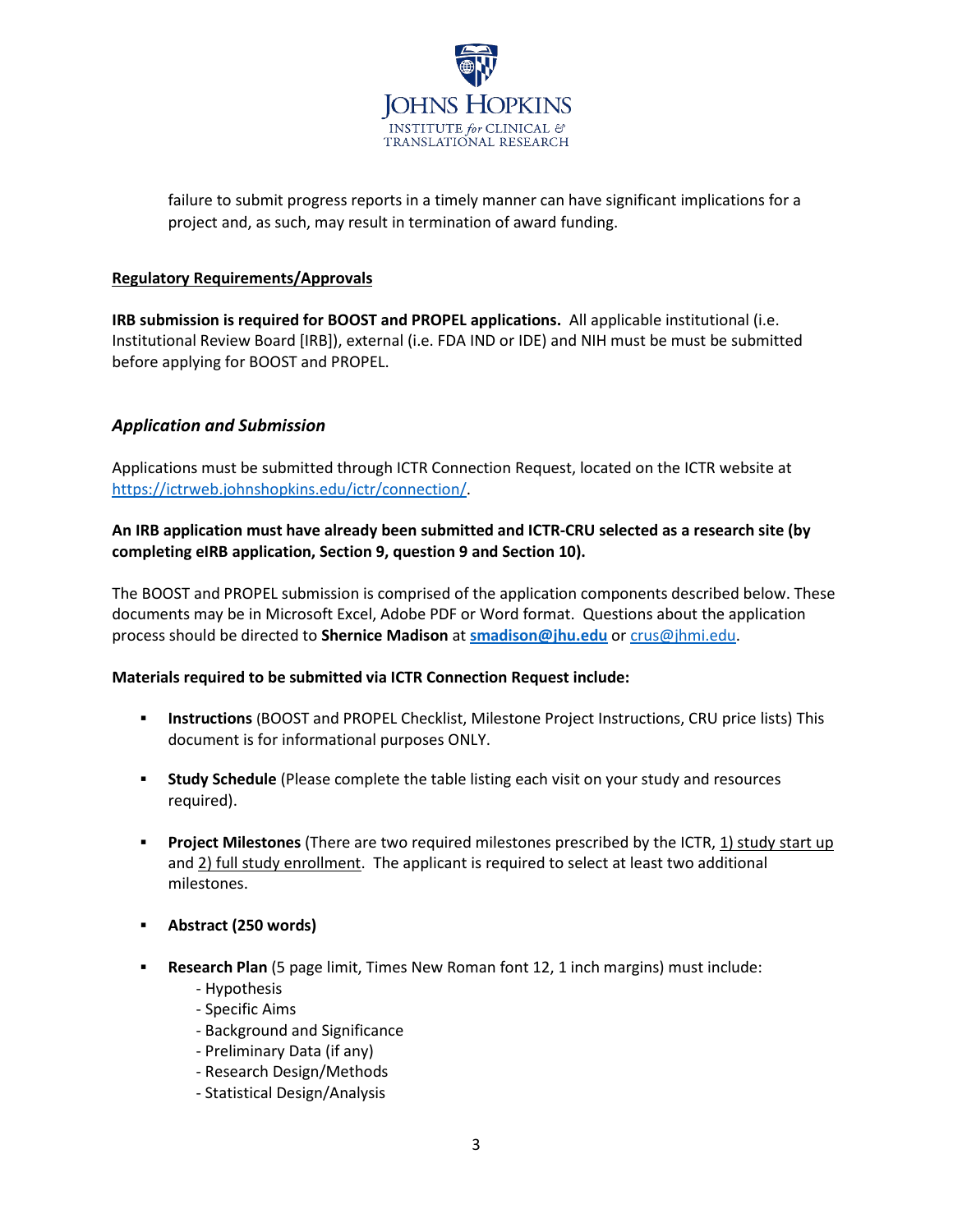

- Data and Safety Monitoring Plan (DSMP)

- **Reference List** of up to 30 references
- **Biographical Sketch Information** (NIH format 5 page limit)
- **Award Budget/Itemized Budget** (pilot awards exempted)
- **Summary Statement from Peer Review** (if applicable)
- **eIRB Documents** (Consent Form/Assent Form, eIRB Application, FDA Documents)

#### **Application Review Criteria and Process**

#### **Only complete applications received by the deadline will be considered. The review process will be conducted as follows:**

**Administrative Triage**. The Administrative Team will review applications for compliance with budgetary, content, eligibility, and other submission guidelines.

**PeerReview**. The Translational Research Evaluation Committee (TREC) will review all proposals. A multidisciplinary review will be conducted by one member each of the Leadership, Regulatory, Biostatistical, Community and Administrative Teams, and two scientific content reviewers according to the evaluation criteria listed below.

#### **Scoring System and Criteria**.

Applications are scored based on scientific merit, novelty, appropriateness of design, project feasibility and need for CRU resources to efficiently and safely conduct study.

The maximum possible points allowed for each category are listed, with the **maximum cumulative being 45 points**:

- 1. Scientific merit, novelty, and impact (10 points),
- 2. Appropriateness of design, project feasibility (10 points),
- 3. Need for CRU resources to efficiently and safely conduct study (5 points),
- 4. Junior investigator (e.g., assistant professor, K awardee) (5 points),
- 5. Joint project between JH and Hub partner (University of Maryland, Kaiser, Morgan State) (5 points)
- 6. Diverse research population (5 points)
- 7. Research area: Maryland health priority, early stage clinical trial or deep phenotyping study (5 points).

**Final Review and Funding Decisions**. The Leadership Team meets to review scoring and comments from